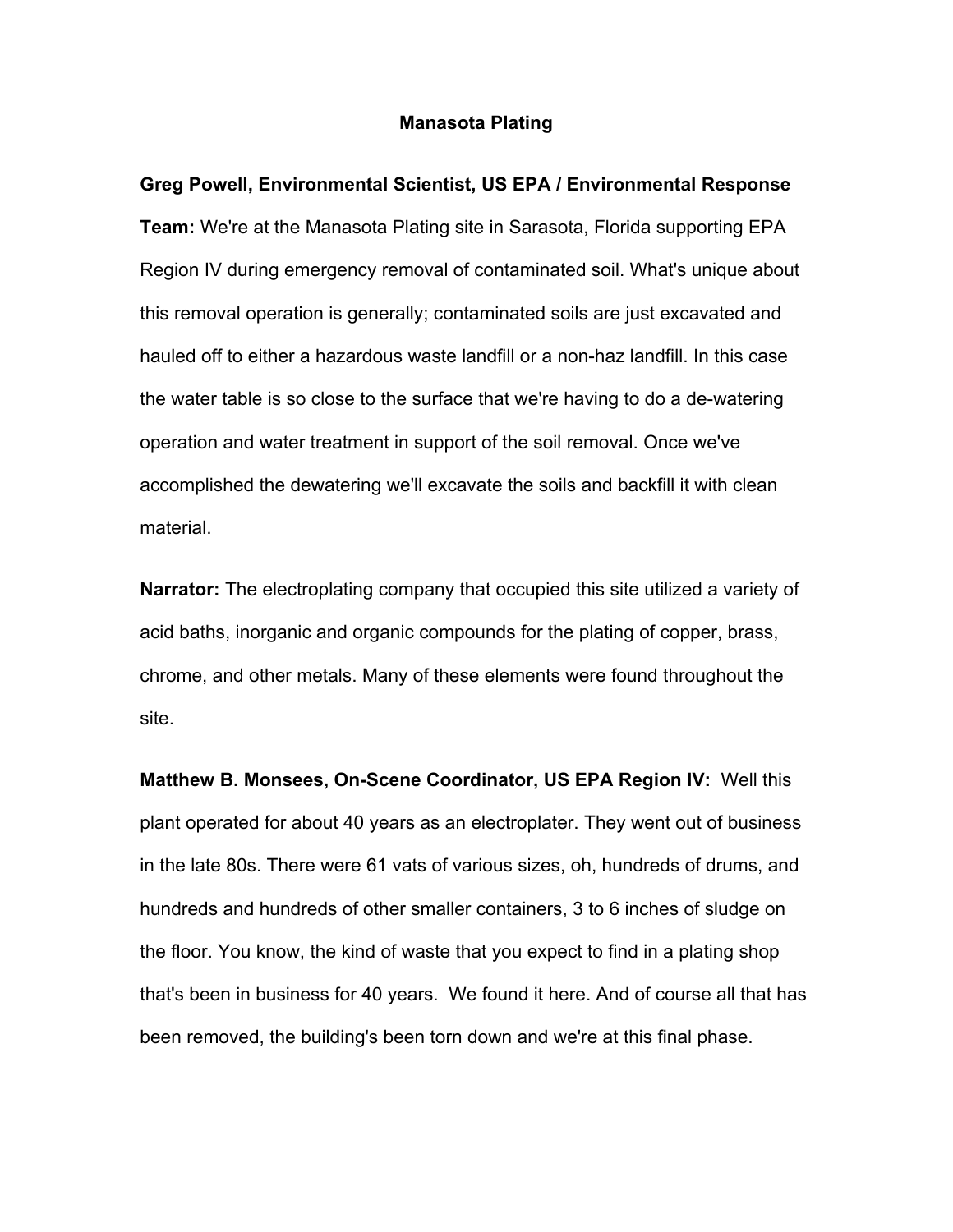Where we are right now in the project is that we are in the process of installing our dewatering system, which is comprised of a horizontal system. We were running 4 lines across the length of the site, 3-inch perforated pipelines that are installed to a depth of below 6 feet, or limit of excavation will be 6 feet.

**Narrator:** Four runs of pipe approximately 120 feet in length, spaced 25 to 30 feet apart, were used to dewater this site. At the end of each run, a piece of nonperforated pipe or header is attached and plugged above ground so that it can be used as a clean out or access port. The other ends of each run are attached to an aboveground T-shaped manifold, which is in turn attached to a skid-mounted vacuum system. Each of the 4 runs hooked into the manifold is valved so that it can be pumped at different flow rates if necessary. The system can be in effect fine-tuned to achieve the overall site dewatering level required for excavation.

The machine used to trench and place the pipe is a modified caterpillar backhoe that was originally designed to place pipe at depths of 12 feet or less for farm irrigation. This machine installs a polyester fabric sock encased HDPE pipe in a straight path as it cuts a 14-inch wide trench approximately 6 feet deep. The trench is then backfilled with clean sand.

Much of the debris found on site was contaminated with cyanide, volatile organic compounds, and various heavy metals. A process known as debris washing was employed to remove or neutralize those contaminants so that the debris could then be disposed of at a Subtitle D non-hazardous waste landfill. The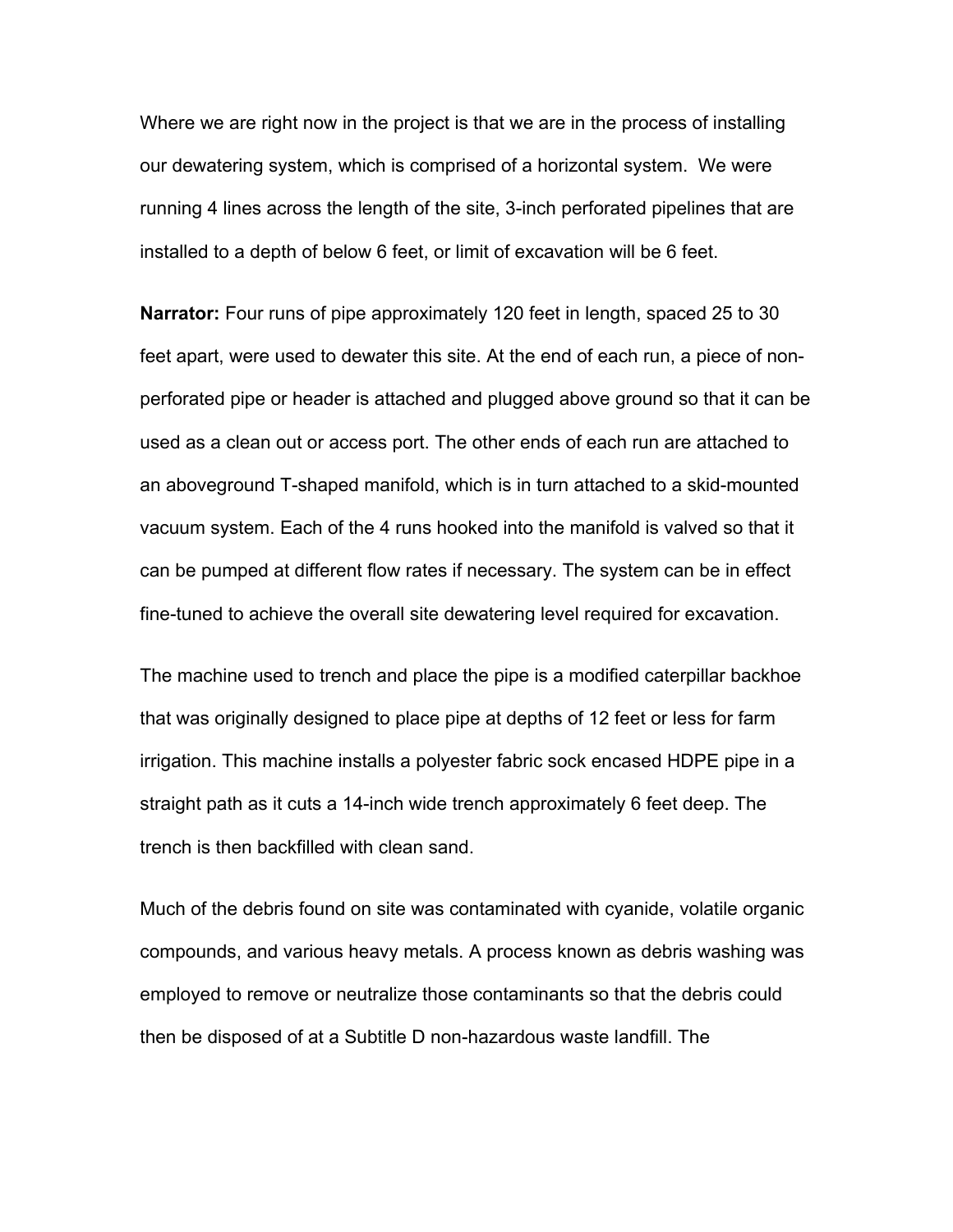government saved a substantial amount of money as a result of not having to dispose of the debris at a hazardous waste facility.

In order to determine groundwater contamination levels, upper aquifer monitor wells were installed throughout the site. Samples were drawn and tested from each well in order to map out the contaminant levels of volatile organic compounds, cadmium, chromium, copper, and zinc. Additional samples were drawn from the most contaminated well so that a treatability study could be performed for the removal of volatile organics such as trichloroethylene, trichloroethane, and dichloroethylene.

An aquifer test was also performed to determine the aquifer's characteristics. The results of this test were applied to a 2-dimensional model of the site in order to determine the most efficient placement of the horizontal wells. After water treatability studies were performed, it was determined that an on-site water treatment facility would be the most cost-effective way to treat the approximately 400,000 gallons of groundwater that was to be drawn from the site.

**Matthew B. Monsees, On-Scene Coordinator, US EPA Region IV:** We had 2, 20,000-gallon holding tanks at the front end of the treatment system where the groundwater will be pumped into. They'll serve as a surge and equalization tanks.

**Narrator:** The water will be pumped from the holding tanks to an air stripper to remove volatile organic compounds. It will then pass through a series of treatment chambers in which the hexavalent chrome is reduced to trivalent chrome, which is then precipitated out. The water then proceeds through a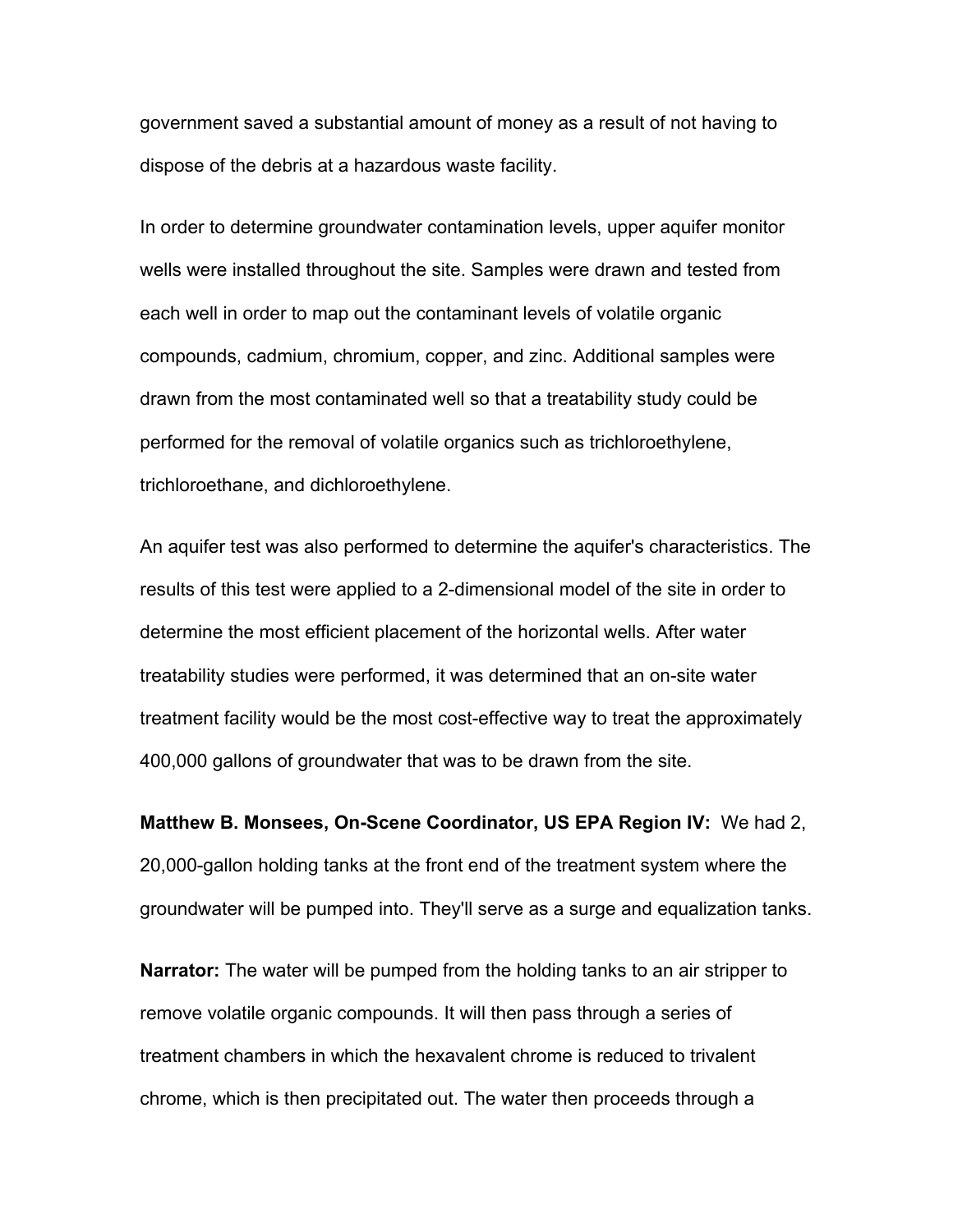clarifier and a series of filters and carbon polishers before being pumped into a 20,000-gallon holding. Random samples are drawn and analyzed by the field lab. When the water passes POTW treatment standards it will be batch discharged.

## **Greg Powell, Environmental Scientist, US EPA / Environmental Response**

**Team:** Within the ERT phase of the contractor's support we have a site geologist on-site to monitor monitoring wells as we dewater to make sure that we're reaching the capture zone that we want for the dewatering operation. We also have on-site engineering support for the water treatment to provide troubleshooting. They also are providing on-site analytical support for metals and volatile organics.

**Narrator:** Water samples are taken periodically throughout various stages of the treatment process to determine efficiency levels through the system. Each sample is tested by the lab chemist so that the necessary adjustments can be made to the system. Because the lab is on-site samples can be evaluated quickly without interrupting the treatment process. Once it is determined that the water meets the local utility's pretreatment standard, it will be discharged to the local POTW.

Sediment, soil, and surface water samples were collected from several down gradient locations around the site perimeter. Water samples were also taken from Pierce Creek and a retention pond on the northeast corner of an RV park adjacent to the site. No significant off-site contamination was found that could be traced back to the site.